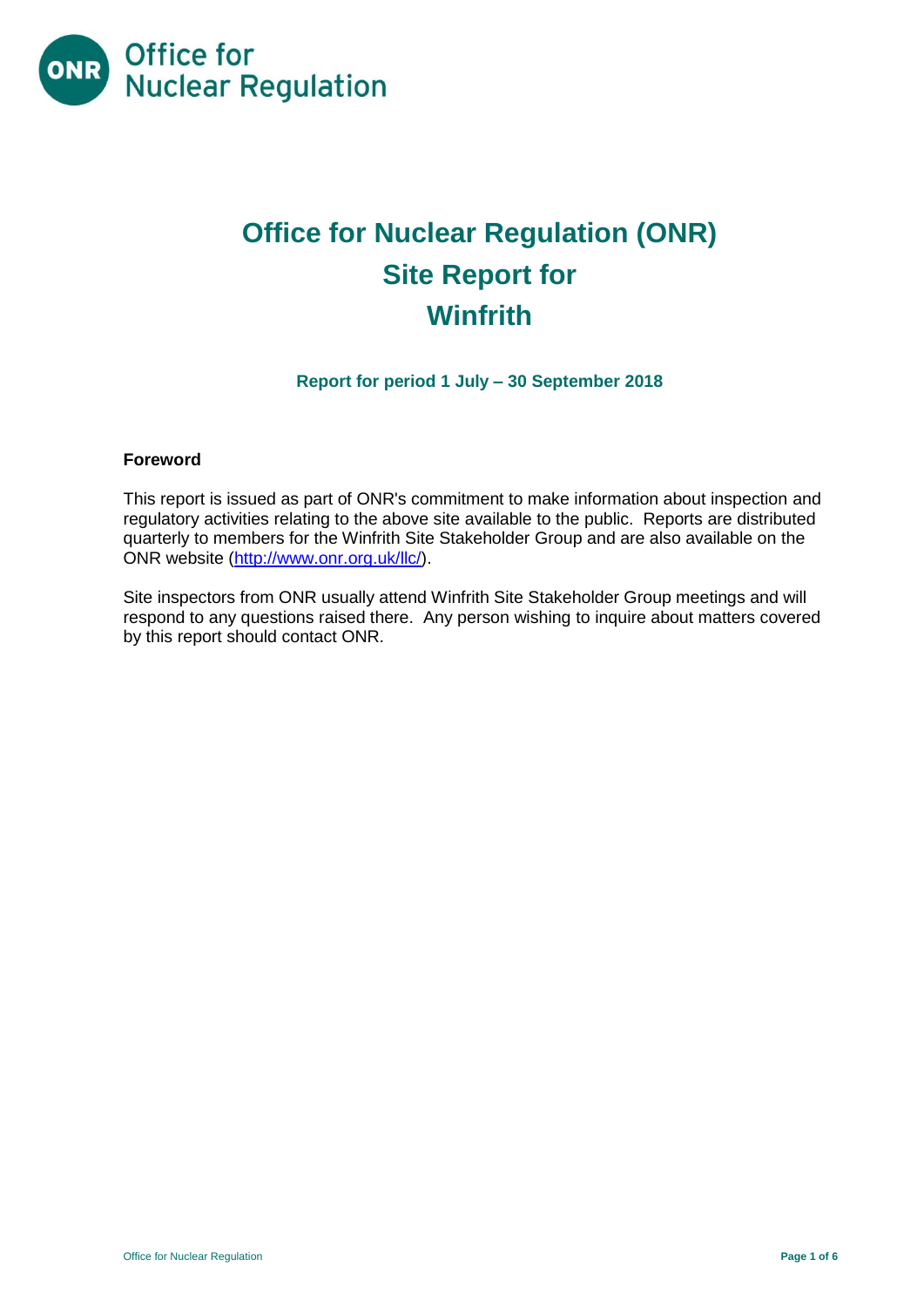# **TABLE OF CONTENTS**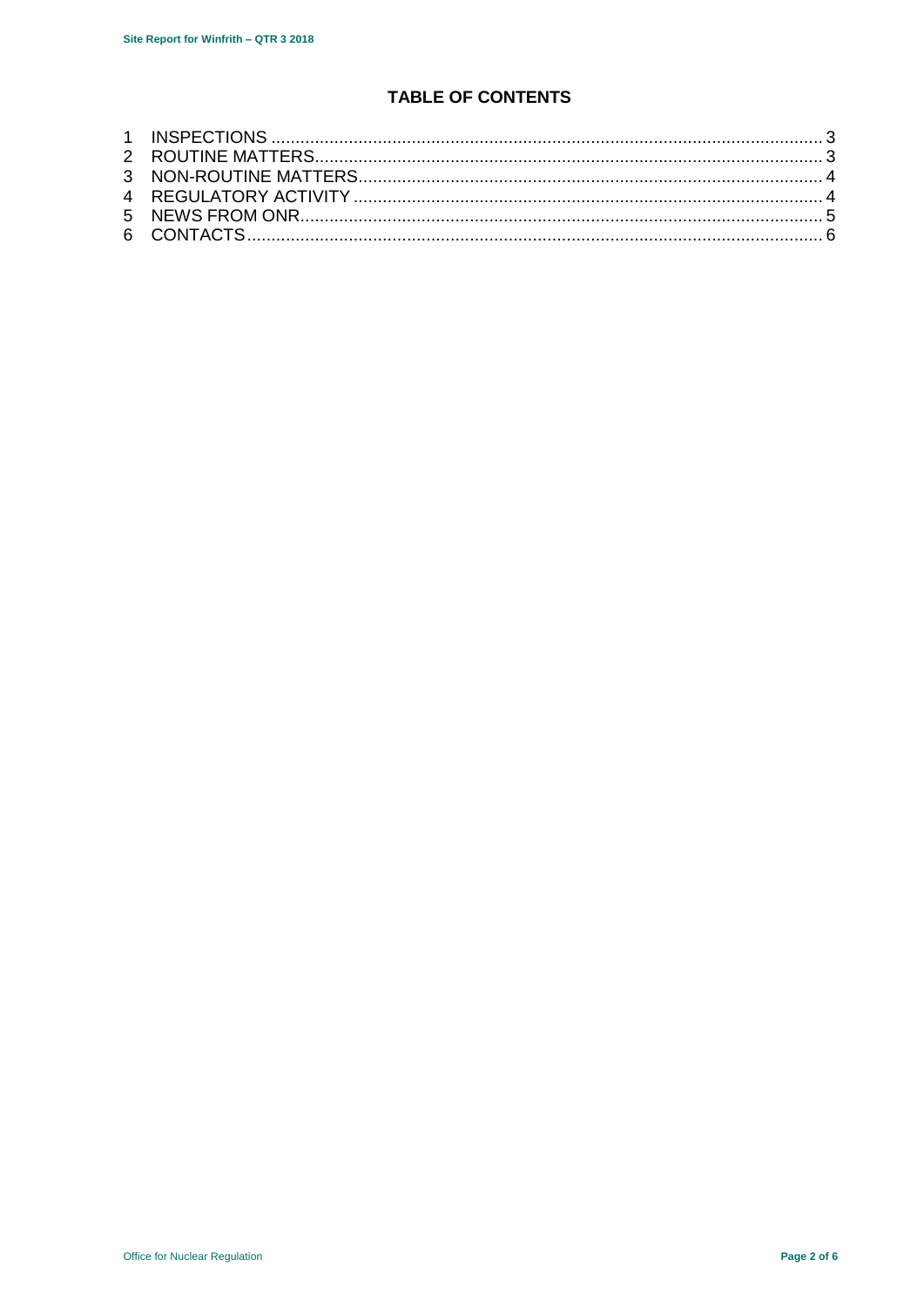### <span id="page-2-0"></span>**1 INSPECTIONS**

#### **1.1 Dates of inspection**

The ONR site inspector made inspections on the following dates during the quarter:

- $\blacksquare$  24, 25 and 26 July 2018
- **16 August 2018**
- 18 and 19 September 2018

#### <span id="page-2-1"></span>**2 ROUTINE MATTERS**

#### **2.1 Inspections**

Inspections are undertaken as part of the process for monitoring compliance with:

- **the conditions attached by ONR to the nuclear site licence granted under the** Nuclear Installations Act 1965 (NIA65) (as amended);
- **the Energy Act 2013:**
- the Health and Safety at Work Act 1974 (HSWA74); and
- regulations made under HSWA74, for example the Ionising Radiations Regulations 2017 (IRR17) and the Management of Health and Safety at Work Regulations 1999 (MHSWR99).

The inspections entail monitoring licensee's actions on the site in relation to incidents, operations, maintenance, projects, modifications, safety case changes and any other matters that may affect safety. The licensee is required to make and implement adequate arrangements under the conditions attached to the licence in order to ensure legal compliance. Inspections seek to judge both the adequacy of these arrangements and their implementation.

In this period, routine inspections of Winfrith covered the following Licence Conditions (LC), regulations and orders:

- LC 4 Restrictions on nuclear matter on the site
- LC 5 Consignment of nuclear matter
- LC 11 Emergency Arrangements
- LC 22 Modification or experiment to existing plant
- The Carriage of Dangerous Goods and Use of Transportable Pressure Equipment Regulations 2009

In general, ONR judged the arrangements made and implemented by the site in response to safety requirements to be adequate in the areas inspected. However, where improvements were considered necessary, the licensee made satisfactory commitments to address the issues, and the site inspector will monitor progress during future visits. Where necessary, ONR will take formal regulatory enforcement action to ensure that appropriate remedial measures are implemented to reasonably practicable timescales.

The licensee's Annual Review of Safety for Harwell and Winfrith was held at Harwell on 16 August 2018 and was attended by the Site and Superintending inspector. The licensee provided a report of its safety performance at both sites during the last year and identified improvements to be carried out this year. The ONR inspectors considered the report to be sufficiently self-critical and the licensee identified appropriate areas for improvement.

### **2.2 Other work**

Inspections were undertaken to support the permissioning decisions for core segmentation at the Steam Generating Heavy Water Reactor (SGHWR). ONR permission to undertake civil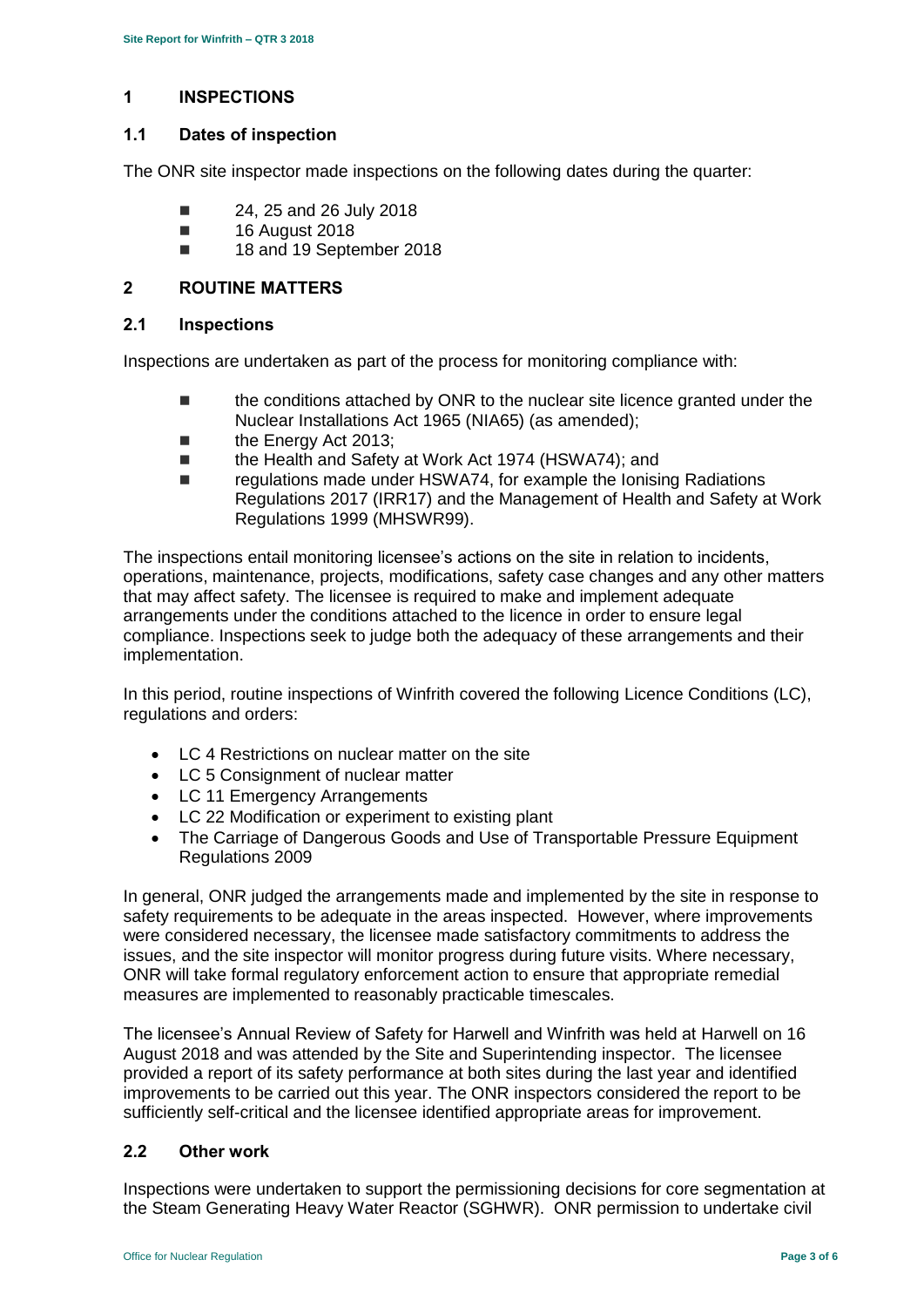construction of core segmentation facilities is expected in 2019 and ONR permission to complete installation of core segmentation facilities is expected later in 2019.

ONR attended the Winfrith End State Tactical Group (WESTG). ONR continues to develop its policy and approaches with regards to the regulation of the Winfrith SGHWR sea-pipeline. Legal advice has been sought by ONR advising that ONR should regulate, in accordance with the Nuclear Reactors (Environmental Impact Assessment for Decommissioning) Regulations 1999 (EIADR99), the sea-pipeline beyond the boundaries of the licensed nuclear site. ONR specialist inspectors are continuing to liaise with Magnox Ltd, the Environment Agency and local authorities to determine the mechanisms (such as stakeholder engagement) for implementing this advice.

The site inspector has continued with a programme of pre-licencing readiness inspections with Inutec Ltd to ensure they have adequate management arrangements to hold a nuclear site licence, which is still expected to be granted early in 2019. Should a new nuclear site licence be granted to Inutec Ltd, the Winfrith Magnox Ltd site will be re-licensed accordingly.

### <span id="page-3-0"></span>**3 NON-ROUTINE MATTERS**

Licensees are required to have arrangements to respond to non-routine matters and events. ONR inspectors judge the adequacy of the licensee's response, including actions taken to implement any necessary improvements.

There were no such matters or events of significance to report during the period.

# <span id="page-3-1"></span>**4 REGULATORY ACTIVITY**

ONR may issue formal documents to ensure compliance with regulatory requirements. Under nuclear site licence conditions, ONR issues regulatory documents, which either permit an activity or require some form of action to be taken; these are usually collectively termed 'Licence Instruments' (LIs), but can take other forms. In addition, inspectors may issue Enforcement Notices to secure improvements to safety.

No LIs or Enforcement Notices were issued during the period.

Reports detailing the above regulatory decisions can be found on the ONR website at [http://www.onr.org.uk/pars/.](http://www.onr.org.uk/pars/)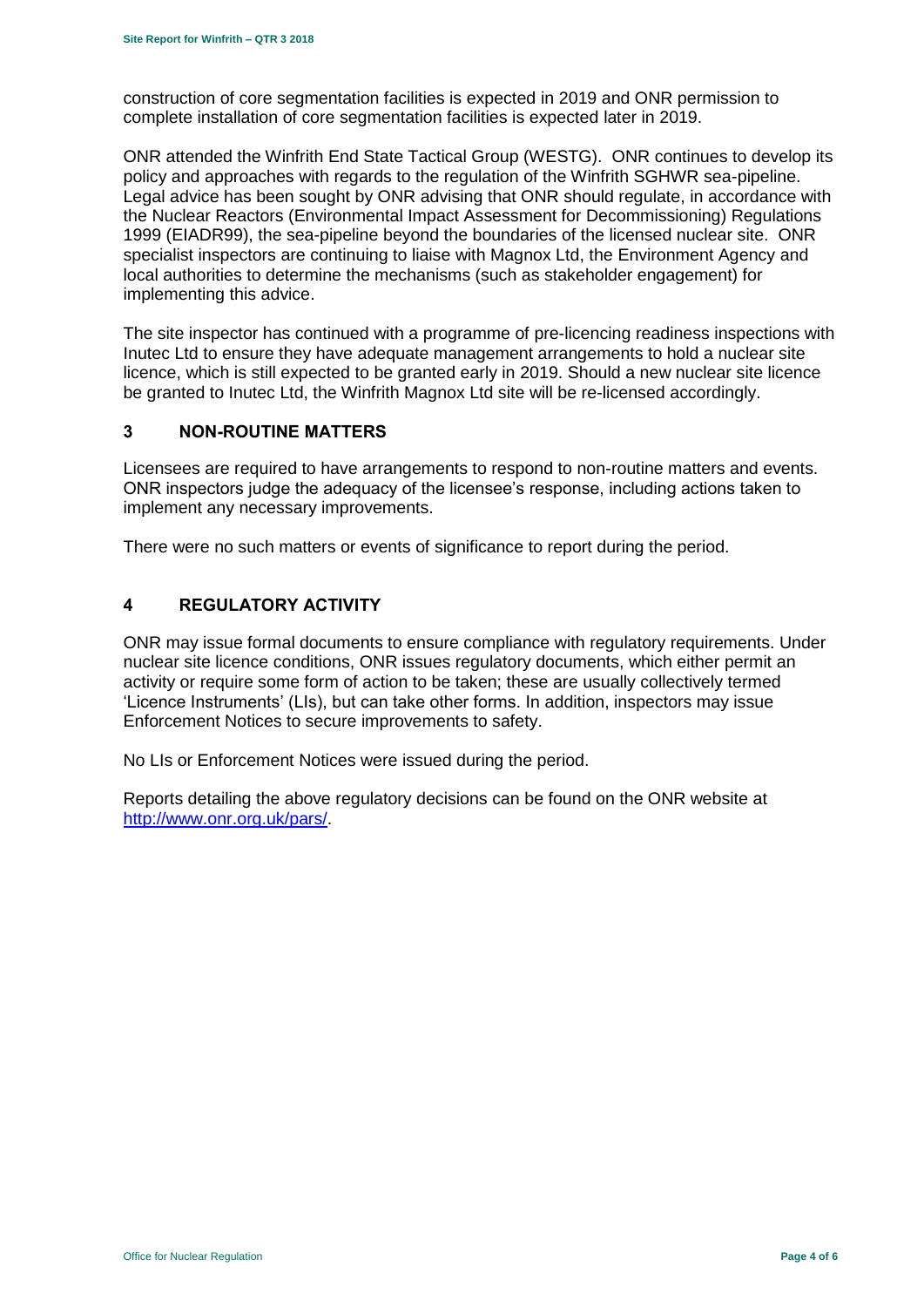# <span id="page-4-0"></span>**5 NEWS FROM ONR**

For the latest news and updates from ONR, please visit the ONR website and sign up for our newsletter [\(http://www.onr.org.uk/ebulletin/index.htm\)](http://www.onr.org.uk/ebulletin/index.htm).

### **Stakeholder Engagement**

As part of our continued stakeholder engagement work, in June we welcomed finance professionals from a number of nuclear site licensees and duty-holders to seminars in London and Birmingham. Led by our Finance Director, Sarah High, we hosted the seminars to provide the industry with a better understanding of our charging methodology, the principles we apply, and how the charging process works. To accompany the seminars we have also published a new booklet – [How we charge for Nuclear Regulation](http://www.onr.org.uk/documents/2018/how-we-charge-for-nuclear-regulation.pdf) – which is available on our **website**.

In August our Chief Nuclear Inspector Mark Foy and Deputy Chief Inspector Mina Golshan, hosted a webinar for stakeholders on the outcomes of the UK report to the Joint Convention. This is a new channel of communication which we have introduced and further webinars are planned for November and February 2019. If you would like to find out more, please contact the ONR communications team (contact@onr.gov.uk).

The ONR/NGO engagement forum took place on 11 October 2018 in London. This is a forum to discuss strategic, cross-cutting regulatory matters. Site specific matters are normally addressed via Site Stakeholder Groups. We are always keen to engage with a range of stakeholders and groups on nuclear safety and security issues, so if you do represent a nuclear-interest Non-Governmental Organisation, and are not already involved through our forum or via a Site Stakeholder Group, then please get in touch with the ONR communications team for further details, via [contact@onr.gov.uk](mailto:contact@onr.gov.uk)

#### **Regulatory News**

On 25 July we announced our decision to prosecute the Atomic Weapons Establishment (AWE) for offences under Section 2 (1) of the Health and Safety at Work etc. Act (1974). This charge related to an electrical incident on 27 June 2017 which resulted in injury to an AWE employee. The incident was a conventional health and safety matter and there was no radiological risk to workers or the public. At a court hearing on 18 September, AWE pleaded guilty to the charge. Sentencing has been adjourned until 9 November 2018.

#### **Corporate News**

In July we published our second [gender pay report.](http://news.onr.org.uk/2018/07/onr-publishes-second-gender-pay-report/) The organisation-wide results show that ONR has a mean gender pay gap of 35.2%, which is wider than last year, although it is broadly similar to the rest of the UK nuclear industry and anticipated given our workforce profile, and that of the industries from which we have historically recruited. ONR is committed to addressing this issue and continues to focus on improving diversity and inclusion.

We have recently published our [Statement of civil incidents](http://www.onr.org.uk/quarterly-stat/2018-2.htm) meeting the Ministerial Reportable Criteria (MRC) reported to ONR - Q2 2018 (1 April 2018 to 30 June 2018).Full details are available on our [website.](http://www.onr.org.uk/quarterly-stat/2018-2.htm)

Our Chief Executive, Adriènne Kelbie, has agreed a three-year contract extension, taking her term of employment to January 2022.

The Department for Work and Pensions has started the process for recruiting a new ONR Chair (further details can be found on the [public appointments website\)](https://publicappointments.cabinetoffice.gov.uk/appointment/chair-the-office-for-nuclear-regulations/).The current Chair, Nick Baldwin CBE, will remain in office until 31 March 2019.